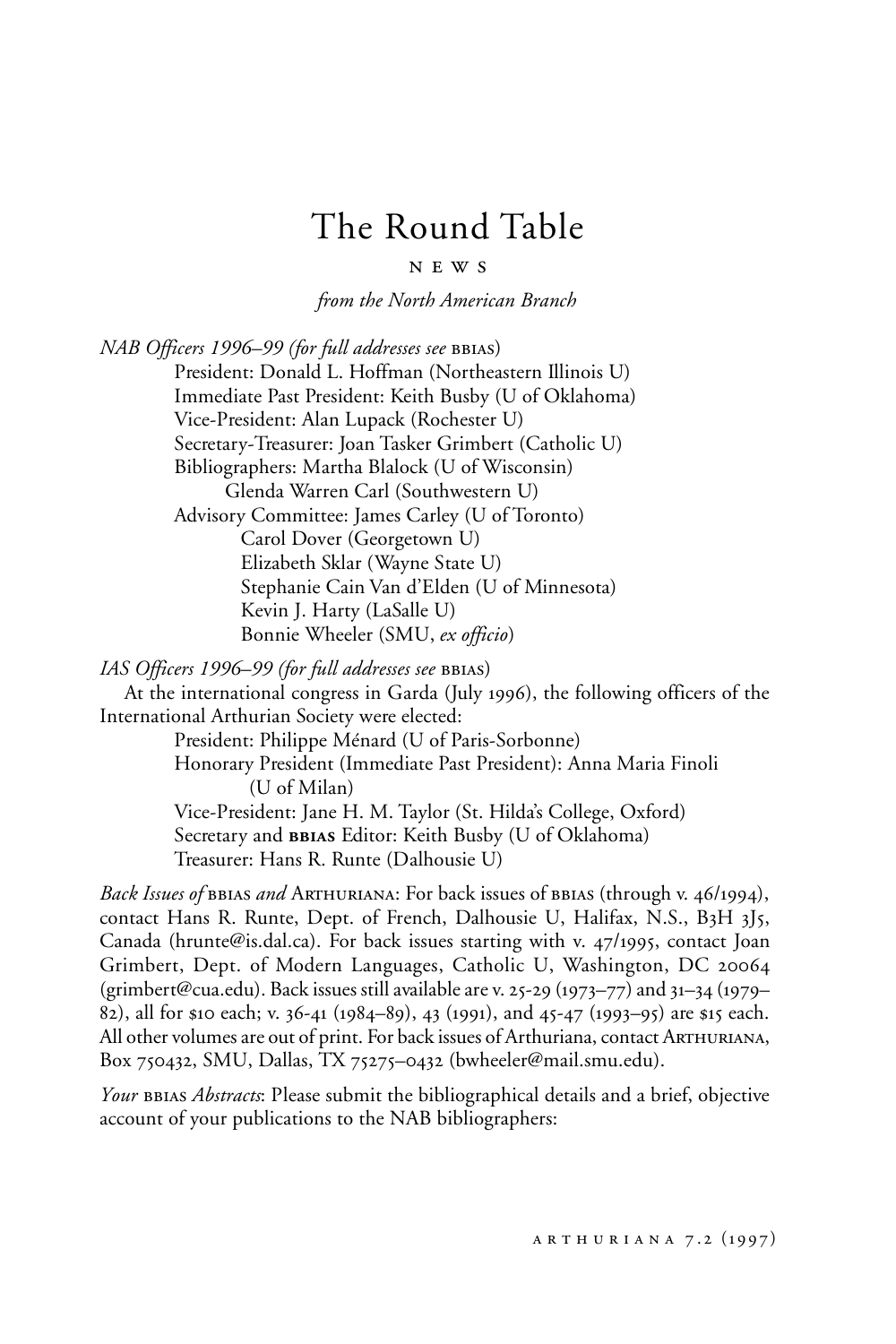1. Research in Germanic, Scandinavian, English, and Celtic studies to: Martha Blalock, School of Business, U of Wisconsin, Madison, WI 53706, USA;

2. Research in Latin and Romance studies to: Glenda W. Carl, Dept. of Foreign Languages, Southwestern U, Georgetown, TX 78626, USA.

*Arthurian Studies at Kalamazoo:* 32nd International Congress on Medieval Studies. Kalamazoo, May 8-11, 1997. [For information and registration materials write to Prof. Paul Szarmach, Director, The Medieval Institute, Western Michigan University, Kalamazoo, MI 49008; tel: 616-387-8745; fax: 616-387-8750; e-mail: MDVL\_CONGRES@WMICH.EDU.

*IAS Business Meeting*: [N.B.: This information was inadvertently omitted from the Congress program.] IAS/NAB meets Friday, May 9, 12:00 noon; Fox Lounge; box lunches will be available.

Tentative agenda:

- 1. Adoption of the agenda
- 2. Minutes of meeting of May 1996 (in Arthuriana 6.4 (W 96) news)
- 3. Matters arising
- 4. President's report
- 5. Secretary-Treasurer's report
- 6. Bibliographers' report
- 7. Other business

*Sessions sponsored by the North American Branch of the International Arthurian Society:*

Session 165: "Women, Gender, Power, and Authority in Arthurian Literature." Friday, May 9, 10:00 (Room 1220 Schneider). Organizers: Charlotte A. T. Wulf (Penn State U) and Susann T. M. Samples (Mount St. Mary's College). Presiders: Charlotte A. T. Wulf (Penn State U) and Susann T. M. Samples (Mount St. Mary's College).

- 1. "The Damsel-in-Waiting as an Agent of Women's Empowerment in Arthurian Romance." Miriam Rheingold Fuller (U of Chicago)
- 2. "The Lady of the Lake: Power and Authority in Narration in the *Lancelot* Proper." Anne P. Longley (U of Georgia)
- 3. "Women and (the Undermining of) Authority in Layamon's *Brut*." Maureen Fries (SUNY-Fredonia)
- 4. "A Kid in King Arthur's Court." Lee Tobin McClain (Seton Hall College)

Session 194: "Arthurian Literature: Open Topics."

Friday, May 9, 1:30 (Room 105). Organizer: Keith Busby (U of Oklahoma). Presider: Kathryn M. Talarico (CUNY-College of Staten Island).

- 1. "Issues in the Performance of Medieval Romance." Evelyn Birge Vitz (NYU)
- 2. "'Le veir en dirai sanz faile': Marie's remembrance of Lanval and its Import on the Prologue and the Arthurian Canon." Douglas W. Canfield (U of Oklahoma)
- 3. "Arthur's Feathered Minstrel: Patron and Performing Parrot in *Le conte du papegaulx*." Marilyn Lawrence (NYU)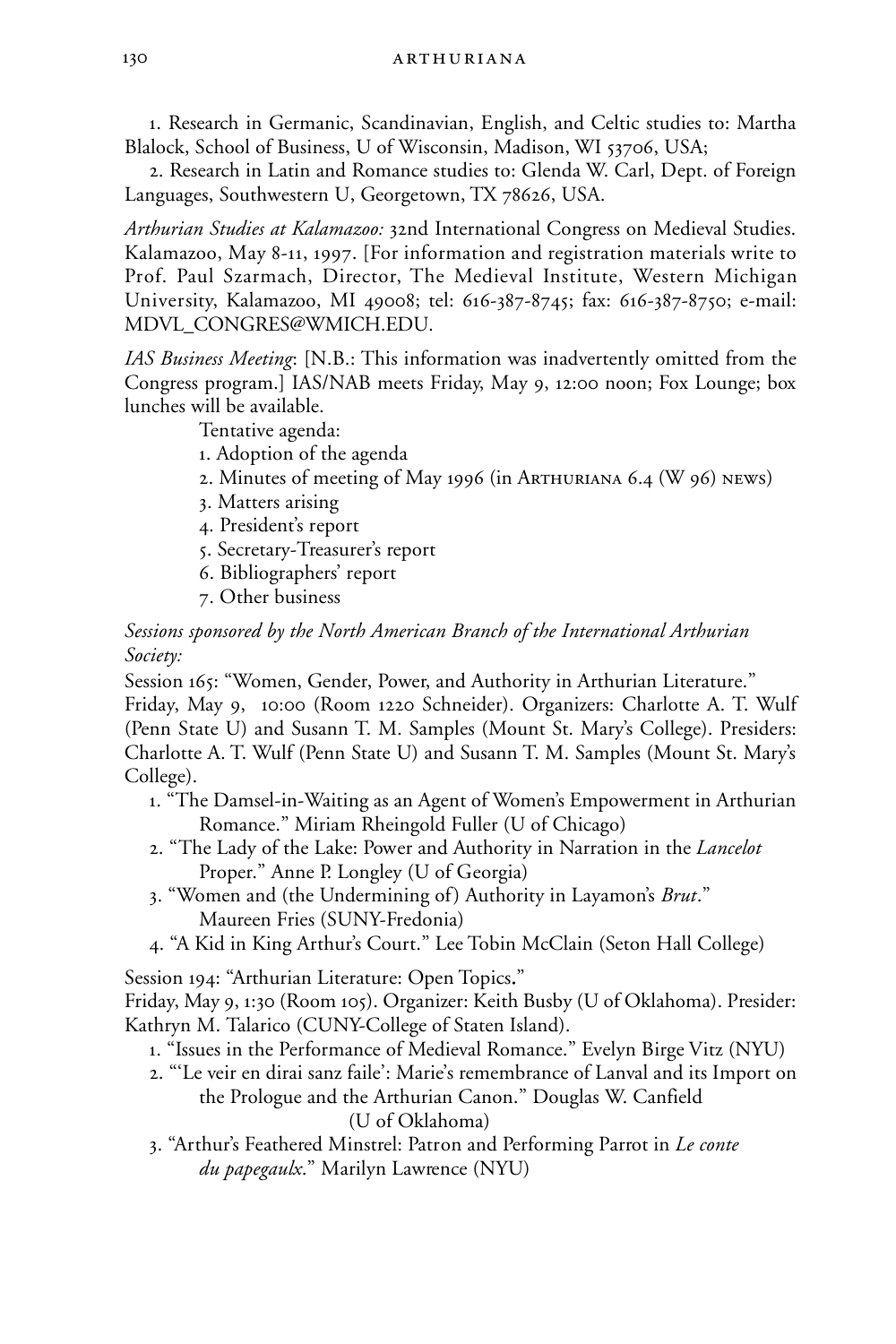Session 236: "Models of Knighthood: Good or Bad."

Friday, May 9, 3:30 (Room 105). Organizer: Keith Busby (U of Oklahoma). Presider: Janina Traxler (Manchester College).

- 1. "That Dastard Sir Bruce." Peter Goodrich (Northern Michigan U)
- 2. "True Knighthood: A Late Medieval Religious Ideal." Beverly Kennedy (Marianopolis College)
- 3. "Bad Days for Good Knights: Gauvain, Palamède, and Arthurian Knighthood." Janina Traxler (Manchester College)

*Other Sessions of Interest to Members of the IAS/NAB:*

Session 94: "Malory."

Thursday, May 8, 3:30 (Room 310). Presider: Anne Elaine Bliss (Western Oregon State College).

- 1. "Comic Questioning: Lancelot and Dinadan in Malory's *Book of Tristram*." Sandra Salla (Lehigh U)
- 2. "Epic and Romance: Genre and the Problem of Noble Identity." Richard Fehrenbacher (U of Idaho)
- 3. "Malory's Stonehenge: Tomb Inscription and Failed History in *Le Morte Darthur*." Lisa Robeson (Bluffton College)

Session 125: "Names and Naming in Medieval Romance."

Thursday, May 8, 3:30 (Room 1325 Schneider). Sponsor: Medieval Romance Society. Organizer: Nicola F. McDonald (St. John's College, Oxford) and Debora B. Schwartz (California Polytechnic SU). Presider: Debora B. Schwartz (California Polytechnic SU).

- 1. "We Liste Nat to Telle The Oure Name: The Cultural Function of Naming in the *Works of Sir Thomas Malory*." Graham Drake (SUNY-Geneseo)
- 2. "Jesu, for thy namys sevyn: Holy Name Dropping in Late Middle English Romance." Roger Dalrymple (St. Peter's College, Oxford)
- 3. "Naming and Mis-naming in *Sir Gowther*." Joanne Charbonneau (University of Montana)

Session 191: "Same-Sex Desire Among Women in the Middle Ages, I."

 Friday, May 9, 1:30 (Room 102). Sponsor: Society for the Study of Homosexuality in the Middle Ages I. Organizer: Francesca Canadè Sautman (Hunter College and Graduate School-CUNY). Presider: Edith Benkov (San Diego SU).

- 1. "Particular Friendships and Female Community in Anglo-Saxon England." Lisa Weston (California SU-Fresno)
- 2. "The Writable Lesbian and Lesbian Desire in Malory's *Morte Darthur*." Kathleen Coyne Kelly (Northeastern U)
- 3. "Pope Joan and the Woman Monk: Notes on the Premodern (Re)construction of Sex, Gender, and Desire." Catherine Millersdaughter

(U of Colorado–Boulder)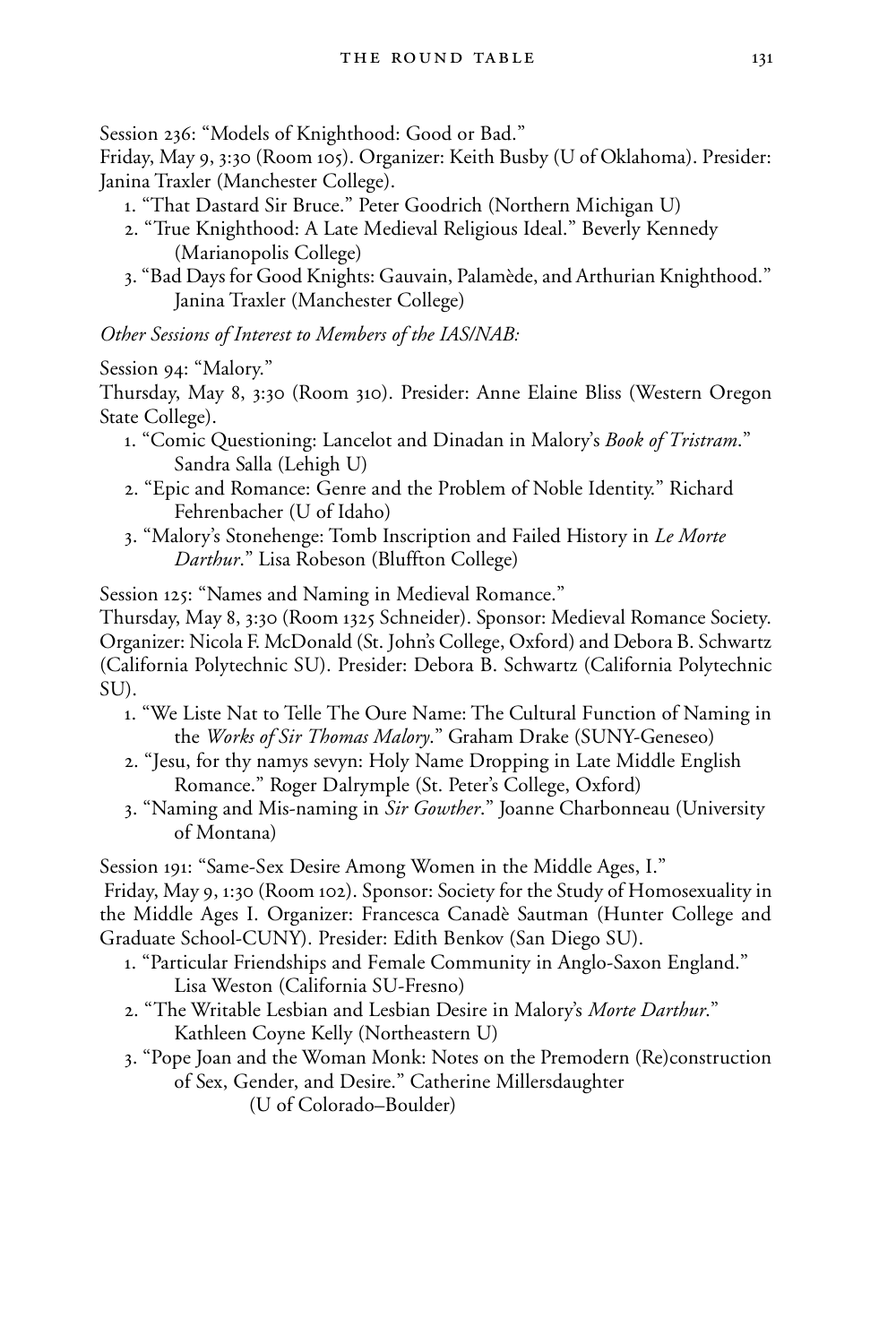Session 192: "Chivalry as a Model."

Friday, May 9, 1:30 (Room 102). Sponsor: Boydell & Brewer, Inc. Organizer: Derek Brewer (Emmanual College, Cambridge). Presider: Bonnie Wheeler (Southern Methodist U).

- 1. "Chivalry and Exploration." Jennifer Goodman (Texas A & M U)
- 2. "Malory's Guinevere and Chivalry." Karen Cherewatuk (St. Olaf College)
- 3. "Chaucer, Chivalry, and Richard's Image of Kinship."Lynn Staley (Colgate U)

Session 235: "Thomas Malory: Text and Context."

Friday, May 9, 3:30 (Room 104). Sponsor: Texas Medieval Association. Organizer: Karen Cherewatuk (St. Olaf College). Presider: Karen Cherewatuk (St. Olaf College).

- 1. "Malory's Reader Expectations: Manuscript, Syntax, Sense." D. Thomas Hanks, Jr. (Baylor U)
- 2. "Arthur's 'Hasty Jougement' of Guinevere in Malory in the Light of Treason Cases Involving English Queens and Peeresses, 1330-1469." Robert L. Kelly (U of NC-Greensboro)
- 3. "Malory's Grail Story and Generic Features of Fifteenth-Century English Saints' Lives." Alfred Kraemer (U of NC-Greensboro)

Session 262: "Geoffrey to Wace."

Saturday, May 10, 10:00 (Room 301). Sponsor: Medieval Association of the Midwest. Organizer: Carol A. N. Martin (Bowdoin College). Presider: Kenneth J. Tiller (Clinch Valley College, U of Virginia).

- 1. "Language, Culture, and Power in the Vulgate *Historia Regum Britanniae,* the First Variant, and Wace's *Roman de Brut*." Jean Blacker (Kenyon College)
- 2. "Maistre Wace: The Unintentional Romantic." Dolores Buttry (U of Pittsburgh)
- 3. "Hoel-Hearted Loyalties: Justifying War in Geoffrey and Wace." Carol A. Martin (Bowdoin College)

Session 309: "Death in a Courtly Context."

Saturday, May 10, 1:30 (Room 301). Sponsor: International Courtly Literature Society. Organizer: Wendy Pfeffer (U of Louisville). Presider: Karen Fresco (U of Illinois-Urbana/Champaign).

- 1. "Death and the Maiden: The Story of the Demoiselle d'Escalot in *La Mort Artu*." Virginie Greene (U of Illinois-Urbana/Champaign)
- 2. "Death and the Courtly Context of the French Prose *Lancelot*: The Lancelot-Galehaut Casebook." Carol Dover (Georgetown U)
- 3. "'Mors…mal marrement': Verbal Death and Social Disgrace in the *Escoufle* and in the *Filocolo.*" Roberta Morosini (McGill U)

Session 400:"Critiques of Courtly Society."

Sunday, May 11, 8:30 (Room 301). Sponsor: Tristan Society. Organizer: Gina L. Greco (Portland State U). Presider: Gina L. Greco (Portland State U).

- 1. "Bédier's *Roman de Tristan et Iseut*: The 'Common' Tradition Transformed." Joan Tasker Grimbert (Catholic University of America)
- 2. "Dangerous Minds: Abelard and Tristan." Debora B. Schwartz (California Polytechnic S U)
- 3. "Silence is Golden: The Brevity of Erotic Verbal Play in Middle English Romance." Dominique Woodall (U of Virginia)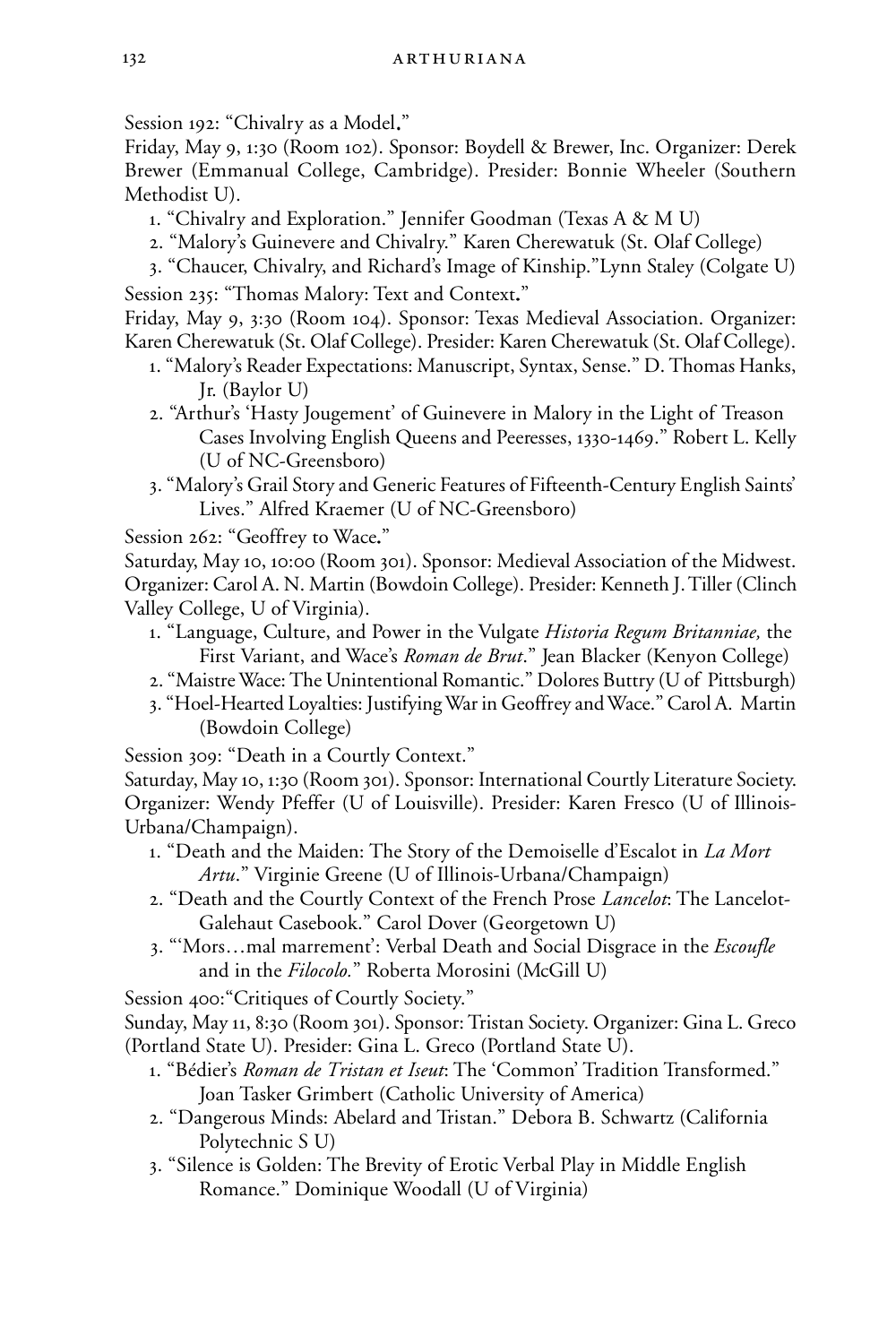Session 407: "Arthur in the Medieval Low Countries, I."

- Sunday, May 11, 8:30 (Room 202). Organizer: David F. Johnson (Florida State University). Presider: David F. Johnson (Florida State University).
	- 1. "The Narrator as Character in *Lanceloet en het Hert met de Witte Voet*." Geert H. M. Claassens (Katholieke Universiteit, Leuven)
	- 2. "A Voice in the Margin: The Corrector of the Middle Dutch *Lancelot* Compilation." Frank Brandsma (Utrecht U)
	- 3. "The Damsel of Montescleire in the Middle Dutch *Lancelot* Compilation." Bart Besamusca (Utrecht U)
	- 4. "Celtic Elements in the *Roman van Walewein*." V. Uyttersprot (Katholieke Universiteit, Brussels)
	- 5. "A Literary-symbolic Typology of Castles in the *Roman van Walewein*." Bart Veldhoen (Rijksuniversiteit, Leiden)

Session 425: "Open Topic: Tristan."

- Sunday, May 11 10:30 (Room 301). Sponsor: Tristan Society. Organizer: Gina L. Greco (Portland State U). Presider: Albrecht Classen (U of Arizona).
	- 1. "Sir Tristram of the Woods." Michael N. Salda (U of Southern Mississippi)
	- 2. "Tristan: A Story of Precarious Belonging." Molly C. Robinson (Princeton U)
	- 3. "Rhetorical Tradition in Gottfried's Tristan: Alliterating Word Pairs." John M. Jeep (Miami U)

Session 433: "Arthur in the Medieval Low Countries, II."

Sunday, May 11, 10:30 (Room 202). Organizer: David F. Johnson (Florida State U).

Presider: Geert H. M. Claassens (Katholieke Universiteit, Leuven).

- 1. "Moor or Less: Indeterminacy in the Roman van Moriaen." Norris J. Lacy (Washington U)
- 2. "Gawain as Confessor: Murder and Penance in the Roman van Walewein." Ludo Jongen (Rijksuniversiteit, Leiden)
- 3. "Arthurian Elements in the Encyclopaedias of Jacob van Maerlant." J. Janssens (Katholieke Universiteit Brussels)
- 4. "Walewein ende Keye, a Middle Dutch Reckoning for the Round Table's Most Controversial Character." Geert S. Pallemans (Southern Illinois U, Edwardsville)

Session 434: "Medievalism in Modern Fiction: Reading, Writing, and Teaching." Sunday, May 11, 10:30 (Room 203). Organizer: Mary Frances Zambreno (Elmhurst College). Presider: Mary Frances Zambreno (Elmhurst College).

- 1. "Arthur Among the Incas; or, Transformations of Arthurian Legend in Joan Aiken's *The Stolen Lake*." Donald Hoffman (Northeastern Illinois U)
- 2. "Medievalism, Orientalism, Postmodernism: Calvino's Invisible Cities." Edward Wheatley (Hamilton College)
- 3. "The Novelist's Portrait of the Middle Ages, or A Day in the Life of Owen Archer is not a Day in the Life of a Knight in Navarre." Candace Robb (Seattle, Washington)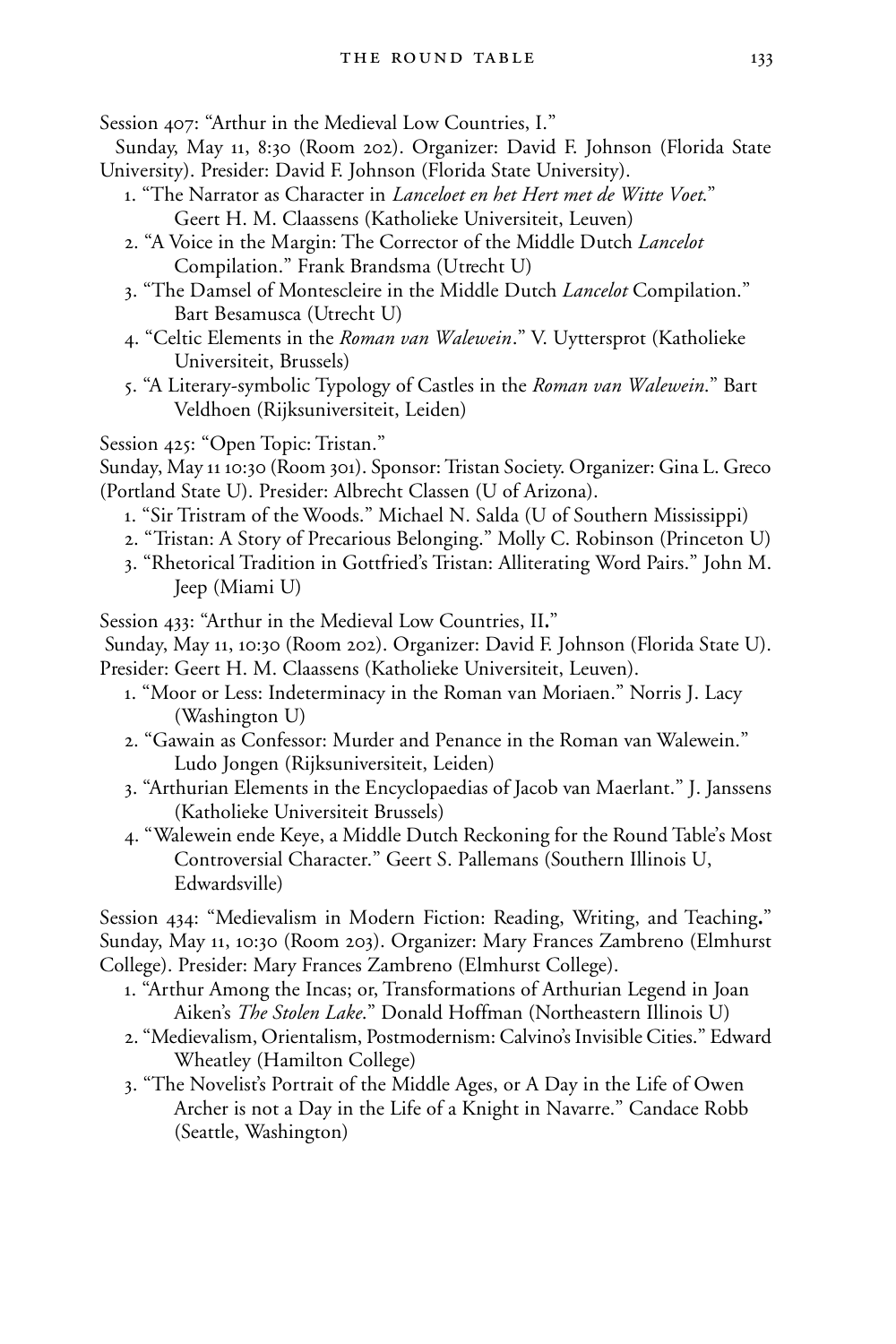*Call for Papers:* 13th Symposium on Arthurian Studies, 33rd International Congress on Medieval Studies, Kalamazoo, May 1998. The themes of the various sessions will be announced in the Call for Papers sent out by The Medieval Institute. Abstracts must reach the organizers by August 31, 1997.

*Call for Session Proposals:* Kalamazoo 1998. Members wishing to organize a session (especially in fields other than English and French literature) for the Thirteenth Symposium on Arthurian Studies at the 33nd International Congress on Medieval Studies in 1998 are invited to send their proposals by December 31, 1997 to Donald L. Hoffman, Dept. of English, Northeastern Illinois U, 5500 N. St. Louis Ave., Chicago IL 60625.

*Arthurnet:* Arthurnet is an electronic discussion group for scholars and students of Arthurian subjects from the early Middle Ages to the modern moment. Scholars in all fields of inquiry from literature and history to mythology and philosophy—and in the several languages pertinent to the Arthurian story—are invited to participate in this open list. There is a moderated line in the list to allow more structured conversation for those who wish to engage in it. Details of the moderated list are broadcast on-line. Any scholar willing to act as a discussion moderator is asked to contact Assist. Editor Judy Shoaf (jshoaf@clas.ufl.edu) with potential topics and timetables. Each moderator will be asked to prepare a summary article about the topic line (crediting appropriate participants) for publication in the Round Table section of ARTHURIANA. To subscribe, send the command 'sub arthurnet [your name]' to listserv@morgan.ucs.mun.ca as an e-mail message.

## *Other Conferences of Interest to IAS/NAB Members:*

1-3 May. The World of Pope Innocent III. Hempstead. Athelene A. Collins, Hofstra Cultural Center, 109 Hofstra U, Hempstead NY 11550-1090 (516 463-5669; fax: 516 463-4793)

15-18 May. Rocky Mountain Medieval and Renaissance Association. Banff AB. Jean McIntyre, Dept. of English, U of Alberta, Edmonton AB T6G 2E5, Canada (jean.mcintyre@ualberta.ca)

*The Arthurian Network:* Beginning with this issue, new or changed e-mail addresses can can be accessed through the Arthuriana Homepage.

*New or Returning Members since last* news:

Androlowicz, Matthew, 604 Summer St., Elizabeth, NJ 07202 Barisano, Dr. Anthony, 71-07 Ditmars Blvd., Jackson Heights, NY 11370 Boyle, Louis J., 2905 E. Elfinwild Rd., Allison Park, PA 15101-3922 Chase, Mr. Mike, 120 Esparito Ave., Fremont, CA 94539 Dunham, B.A., 10205-32nd Ave. North, Plymouth, MN 55441-3111 Field, Mrs. Judith Dawn Stewart, 8168 Inverness Ridge Rd., Potomac, MD 20854 Flink, Mr. John, 425 W. Surf St., #614, Chicago, IL 60657 Greene, Mrs. Virginie, French Dept., 2090 F.L.B. S. Mathews, U of Illinois-Urbana-Champaign, Urbana, IL 61801 Hansen, Prof. Regina, 59 Avon St., Somerville, MA 02143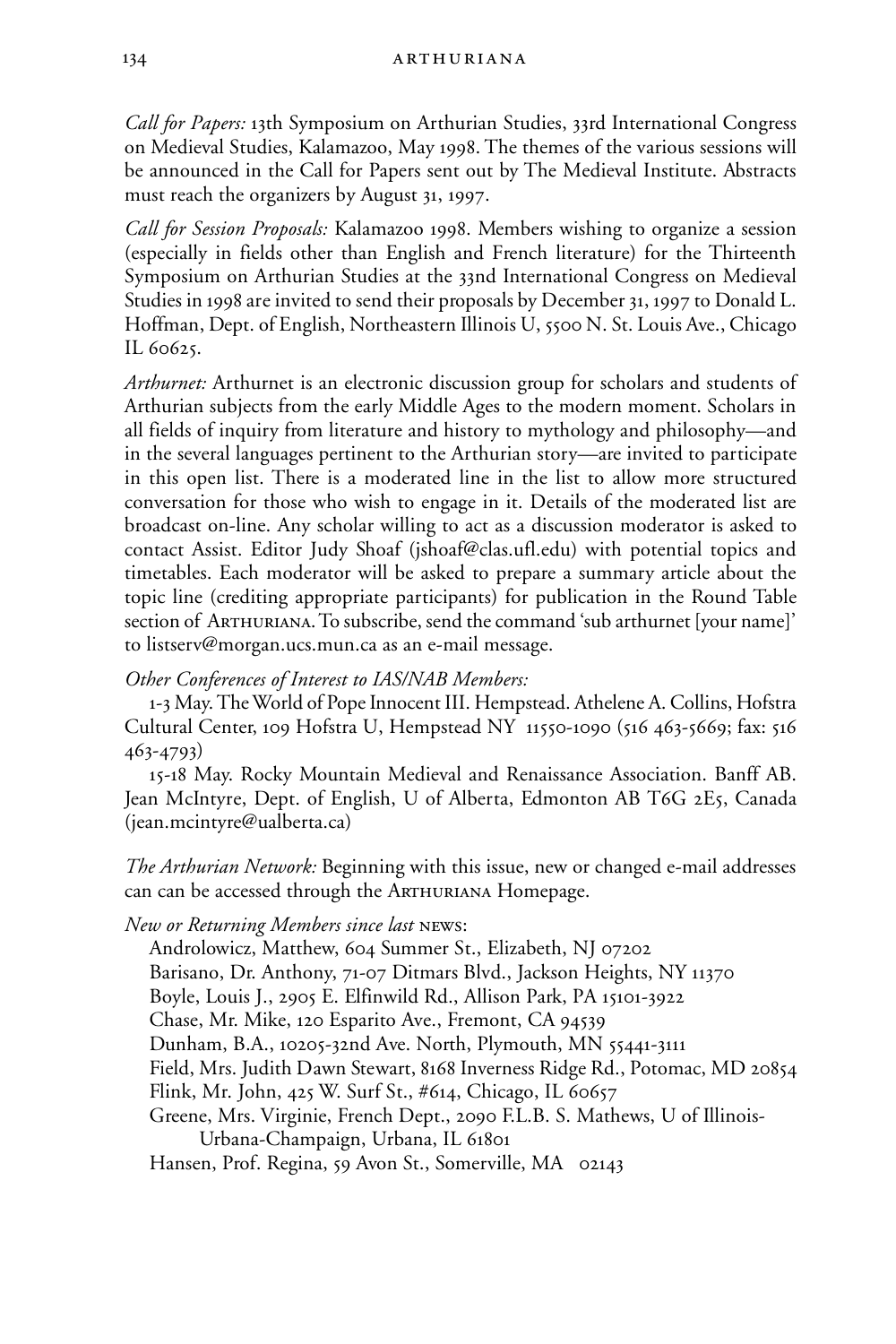- Hasty, Prof. Will, Dept. of Germanic & Slavic Langs., U of Florida, 263 Dauer Hall, P.O. Box 117430, Gainesville, FL 32611
- Hodges, Brad, 47-15 Fox Run Drive, Plainsboro, NJ 08536
- Huntington, Mary Ann, 97 Walling Rd., Warwick, NY 10990
- Jacobs, Mr. Jeremy, 5914 Nichelson St., Pittsburgh, PA 15217-2319
- Jenness, Mr. Brian, 9310 S.E. Madison, Portland, OR 97216
- Jewers, Prof. Caroline A.., French & Italian, U of Kansas, Lawrence, KS 66045-2120
- Johnson, Mr. Jerry L., P.O. Box 136, Starr, SC 29684
- Kemmett, Mr. Brian, 59 Avon St., Somerville, MA 02143
- Laing, Prof. Keith G., Faculty of Arts, Deakin University Burwood Campus, 221 Burwood Highway, Burwood, Victoria, 3125 AUSTRALIA
- Lees, Mr. Frederick, La Rochelle, East Street Rye, East Sussex, TN 31734
- Miller, Dr. Barbara D., 1415 Dodge Rd., Getzville, NY 14068
- Norton, Ann Elizabeth, 11411 Scottsdale, Stafford, TX 77477-1812
- Ostrom, Mr. Philip G., Ostrom & Associates, 1099 Maraschino Dr., M/S: 07PGO, San Jose, CA 95129-3317-992
- Powell, Mr. John, 808 E. Garnett St., Gainesville, TX 76240
- Rushing, Prof. James A., Dept. of German, Rutgers U, Camden, NJ 08102
- Salla, Ms. Sandra M., English Dept., #35 Sayre Dr., Lehigh U, Bethelem, PA 18015–3076
- Schulze, Ms. Susan E., 9 West E St., Belleville, IL 62220
- Sibley, Ms. Sheila M., 130 North St. #2, Newtonville, MA 02160–1014
- Shawen, Mr. Everett, 408 Cedarcroft Rd., Baltimore, MD 21212
- Stewart, Ms. Michele, 2643 Denison Ave., San Pedro, CA 90731
- Tolhurst, Dr. Fiona, Div. of English, Alfred U, Alfred, NY 14802–1205
- Toth, Cynthia M., 1789 Mayo Ct., Worthington, OH 43235
- Uchrin, Mr. and Mrs. Gregory S., 495 North Latham St., Alexandria, VA 22304
- Virtue, Dr. Nancy, Dept. of Modern Foreign Lang. IPFW, 2101 Coliseum Blvd East, Fort Wayne, IN 46805–1499
- Wright, Ms. Melissa, 305 Baylor Dr., Sherman, IL 62684 Zitterkopf, Ms. Deanna, 822 North Cypress Ct., Wichita, KS 67206

*Change of Name or Address since last* news:

- Bernstein, Ms. Melissa J., 28 Weldon St., Rochester, NY 14611
- Buda, Dr. Milada, P.O. Box 1296, Bridgeport, WV 26330
- Charue, Marie-Lise, Unit 311 Country Glen, 600 Meridian St. Ext., Groton, CT 06349
- Chase, Prof. Carol J., 1B, rue des V. Perrieres, 2500 Besancon, FRANCE
- Cormier, Dr. Raymond J., Longwood House, 1403 Johnston Dr., Historic Farmville, VA 23901
- DiGirolamo, Ms. Deborah [previously: Deborah Olofson], 11310 Ridgeline Ave. NE, Albuquerque, NM 87111